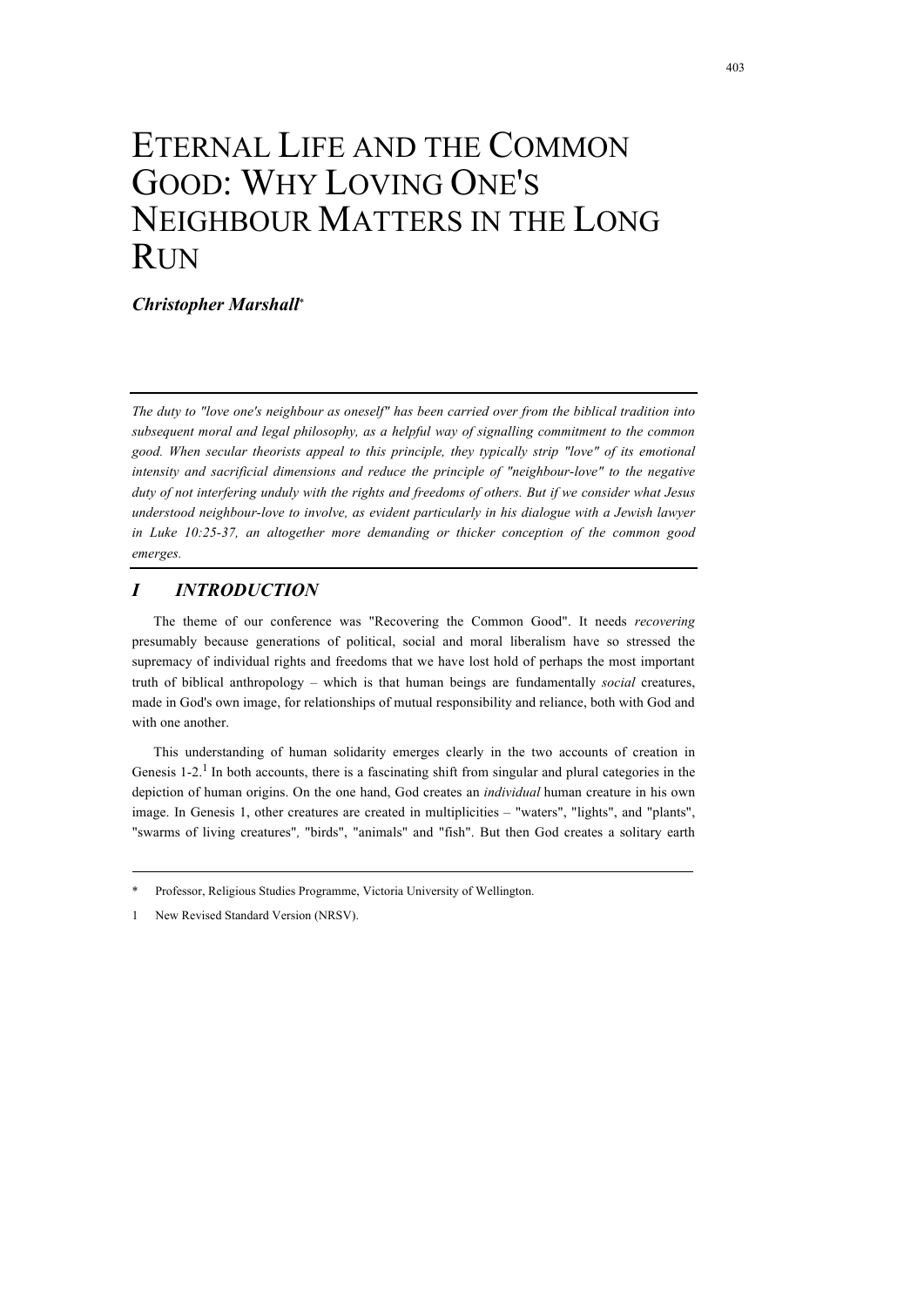creature, "Adam" (1:26). The noun is singular and generic and, although it is indicated that Adam consists of many individuals ("male and female he created *them*" (1:27), "let *them* have dominion" (1:26), their plurality springs from their generic unity as Adam or "humankind". The individuality of Adam is even more obvious in Genesis 2, where God forms a single being out of the dust of the ground and only subsequently introduces sexual differentiation from a constituent part of him.

Later Jewish rabbis were intrigued by this emphasis on Adam as a singular being. They took it to be an indication of the unique worth of every distinct person, irrespective of race, rank, class or religion. Each and every human being is equivalent to that first human created by God and thus of inestimable value. Accordingly they said:<sup>2</sup>

Whoever harms a single person is as if they harmed all of God's creation. Whoever benefits a single person is as if they had benefited all creation. Indeed, each of us, equivalent to that first ancestor, is entitled to boast, 'On account of *me* was the world created'.

This affirmation, in creation, of the enduring dignity of every single human person provides the profoundest justification imaginable for the existence of individual human rights and freedoms – something far more profound than anything secular tradition can afford. The possession by every person of inalienable human rights is literally a "status symbol" – a symbol of their status as bearers of God's image.

Yet, at the same time, both creation accounts also make it clear that humanity necessarily implies co-humanity: "In the image of God he created him, male and female he created *them*. God blessed *them* and said to *them*, 'Be fruitful and multiply'" (Genesis 1:27-28). In Genesis 2, the very reason why woman is created is because God recognises, "it is not good that the man should be alone; I will make him a helper as his partner". When the man first meets the woman, formed from his own rib, he joyfully cries out, "This at last is bone of my bones and flesh of my flesh" (2:18-24).

The implication here is clear: *it is impossible to be human alone*. Human beings are not constituted as isolated, self-contained atoms, but as persons-in-community. Sociality or relationality is intrinsic to human nature. It is intrinsic because it is of the nature of the Creator God to be in relationship, not only with his creatures, but also within God's very own being. From a Christian Trinitarian perspective, God's "personality" consists in being a communion of persons: "let *us* make humankind in *our* image" (Genesis 1:26). Just as the Triune God exists in eternal, intimate, equalitarian relationship within the Godhead, so too are human beings created to know intimate, enduring, equalitarian relationships with one other. Accordingly, as Jürgen Moltmann has stated,

<sup>2</sup> Daniel F Polish "Judaism and Human Rights" (1982) 19 Journal of Ecumenical Studies 40 at 41.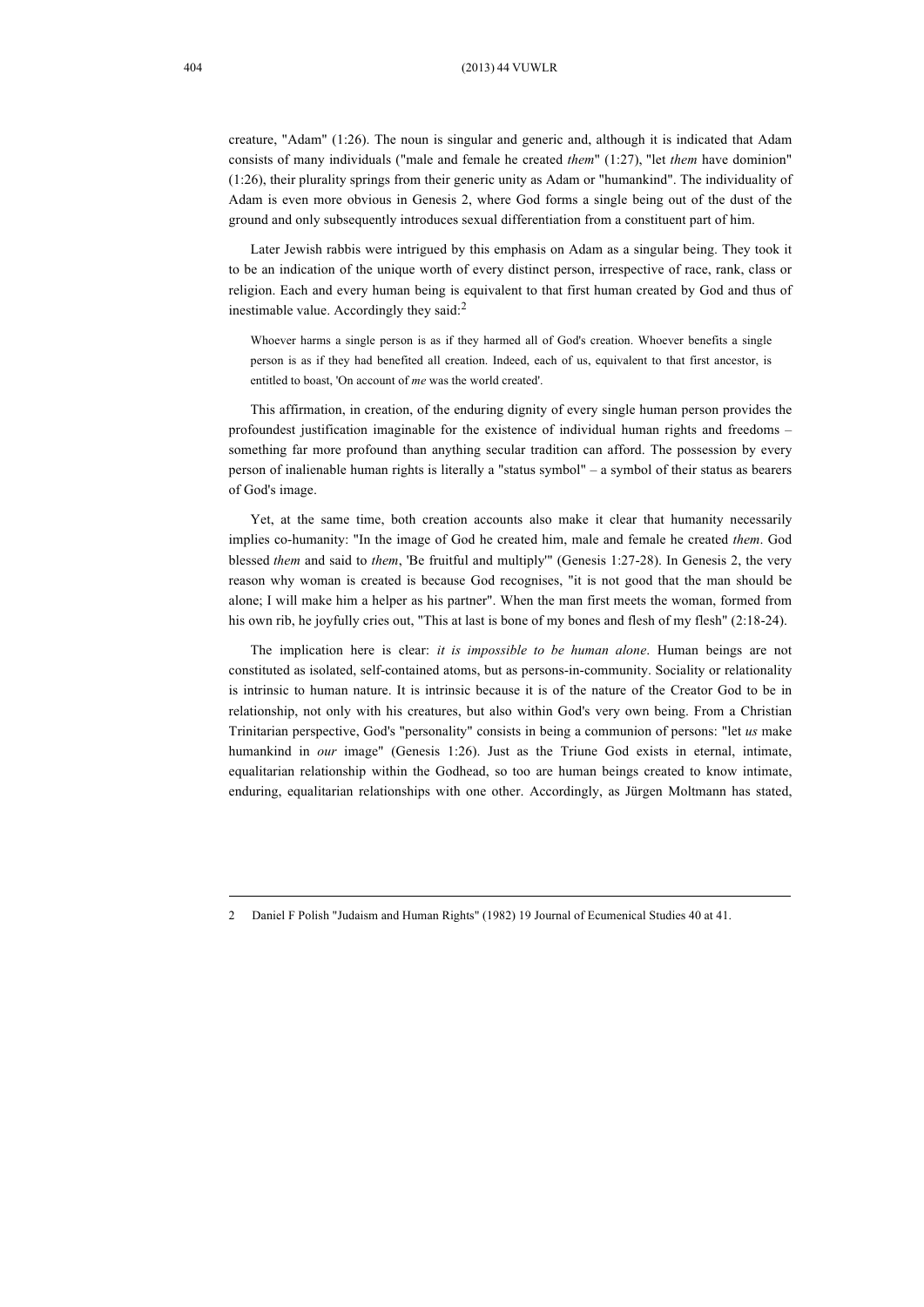"Only in human fellowship with other people is the human person truly an image of God" (Genesis 1:28). 3

Now, if the biblical affirmation of individual human dignity provides the securest foundation possible for the existence of universal human rights, its affirmation of our constitutional cohumanity furnishes the firmest foundation for the existence of social responsibilities and duties.<sup>4</sup> God's panicky question to Cain, "Where is your brother Abel?" and Cain's dismissive response, "I don't know… Am I my brother's keeper?" dramatically underscores the inescapable nature of our responsibility for the welfare of our fellow human beings (Genesis 4:9). Such responsibility needs no utilitarian defence; it is of the very essence of our human identity as God's image bearers. It follows, then, that discharging our duties and social obligations to others should not be understood, as it is in the secular liberal tradition, as a regrettable but necessary restriction or limitation on our natural freedom; it is in fact the very means of realising our freedom.

# *II RESPONSIBLE FREEDOM*

The biblical understanding of human freedom differs significantly from the understanding of freedom in the post-Enlightenment liberal tradition. Political and social liberalism conceives of freedom principally in terms of freedom from all avoidable external constraints and the freedom of private citizens to do as they choose, as long as they do not violate the liberty of others. The biblical-Christian view of freedom, in contrast, views freedom as a state of being more than a state of doing; an inner reality more than outer reality; a freedom of purpose more than freedom of choice; a freedom found *in* subjection, not a freedom *from* subjection – a subjection, that is, to the will and rule of the Creator.

Fundamentally, freedom in biblical understanding is the freedom to be fully human, the freedom to be the kind of creatures God intended us to be. And since human creature-hood is inherently social or relational in nature, individual freedom can never exist apart from social responsibility. We are only truly free as individuals when we use our freedom to serve the common good, when we fulfil our responsibility to be our brother's and sister's keeper.

According to the Christian gospel, the definitive experience of such freedom is found in voluntary surrender to the lordship of Jesus Christ. Through his death and resurrection, Christ sets human nature free from its servitude to the alien powers of law, sin and death and, through the gift of the Spirit, enables believers to rediscover their true destiny as image bearers, made for relationship with God and with others. "So if the Son makes you free", Jesus said, "you will be free indeed" (John 8:36). Writing to the Galatians, the apostle Paul declares, "For freedom Christ has set

<sup>3</sup> Jürgen Moltmann *On Human Dignity: Political Theology and Ethics* (Fortress Press, Philadelphia, 1984) at 25.

<sup>4</sup> See generally Christopher D Marshall *Crowned with Glory and Honor: Human Rights in the Biblical Tradition* (Pandora Press, Telford, Pennsylvania, 2001).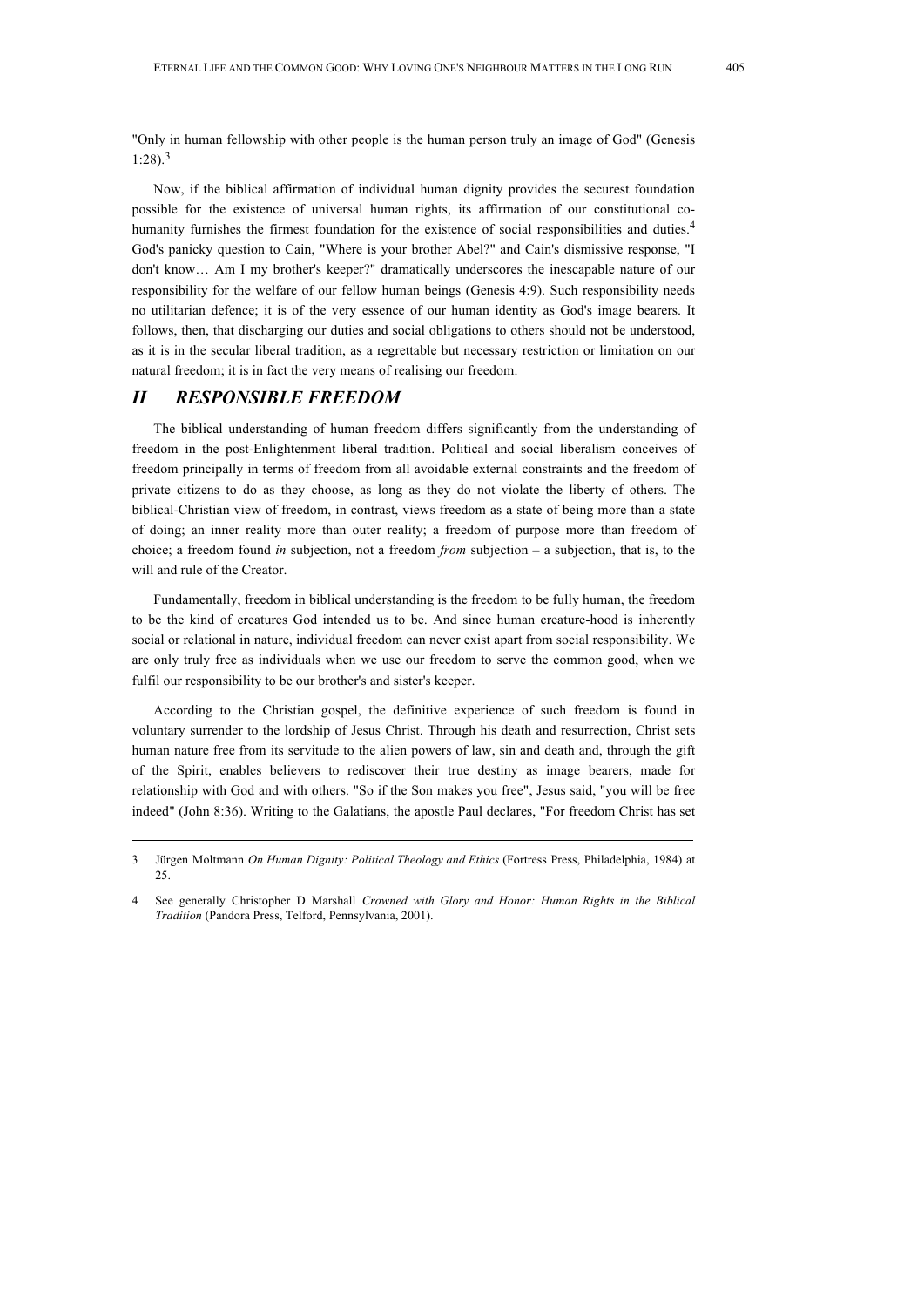us free. Stand firm, then, and do not submit again to a yoke of slavery" (Galatians 5:1). Importantly, he goes on to explain:

For you were called to freedom, brothers and sisters; only do not use your freedom as an opportunity for self-indulgence, but through love become slaves to one another. For the whole law is summed up in a single commandment, 'You shall love your neighbor as yourself.' (Galatians 5:13-14)

Paul summons his readers to use their freedom to seek and to serve the common good. The purpose of God's entire law, Paul says, can be "summed up in a single commandment, 'You shall love your neighbor as yourself.'" (Galatians 5:14). He makes the same point in Romans 13:

Owe no one anything, except to love one another, for the one who loves another has fulfilled the law. For the commandments, "You shall not commit adultery, You shall not murder, You shall not steal, You shall not covet," and any other commandment, are summed up in this word: "You shall love your neighbour as yourself." Love does no wrong to a neighbour; therefore love is the fulfilling of the law (Romans 13:8-10).

This duty to "love one's neighbour as oneself" has been carried over from the biblical tradition into subsequent moral and legal philosophy, as a helpful way of summarising and characterising our social responsibilities to one another. Admittedly, this is much less common today than it once was, due mainly, one suspects, to the current ascendancy of rights language in public discourse and the assumption that rights talk can do the whole job of social morality. But significantly, when philosophers or jurists or politicians appeal to the "love of neighbour" principle as a way of signalling commitment to the common good, they typically strip "love" of its emotional intensity and sacrificial dimensions, and reduce the principle of "neighbour-love" to the negative duty of not interfering unduly with the rights and freedoms of others. On this understanding, to "love one's neighbour" primarily means to respect the other person's autonomy and freedom of action and to do no wrong to them.

This is all very well and probably as much as statutory law can reasonably require of citizens in terms of balancing individual freedom and social responsibility. But if we turn our attention to what Jesus understood neighbour-love to involve, we find an altogether more demanding or thicker conception of commitment to the common good. This is evident in one of the key passages in the gospel tradition that was responsible for neighbour-love acquiring such huge importance in Christian (and secular) ethics.<sup>5</sup>

<sup>5</sup> The following discussion is drawn from my new book, *Compassionate Justice: An Interdisciplinary Dialogue with Two Gospel Parables on Law, Crime, and Restorative Justice* (Cascade Books, Eugene (Oregon), 2012) at 55–81. The impact of this biblical text on the evolution of Western law, including Lord Atkin's celebrated appeal to it in 1932, is discussed at 147–149.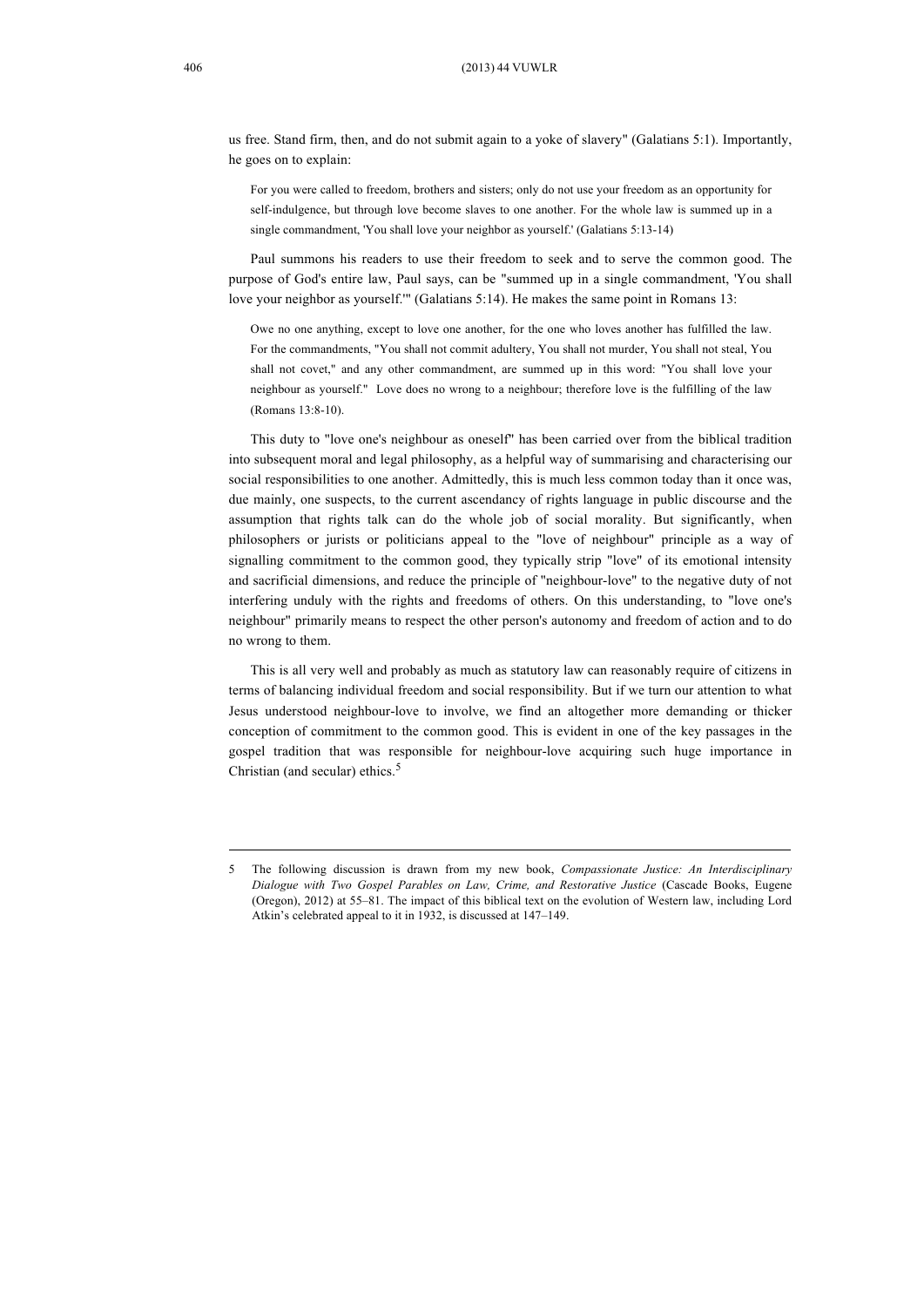## *III WHAT MUST I DO TO INHERIT ETERNAL LIFE?*

In chapter 10 of his Gospel, Luke recounts an occasion when "a certain lawyer" (*nomikos tis*) approached Jesus with the question, "What must I do to inherit eternal life?" (10:25-37). In the firstcentury Jewish context, the lawyer would have been a Torah scholar, that is, an expert in the texts and legal traditions of Judaism. The fact that he "stood up" to ask his question, and salutes Jesus courteously as a "teacher", suggests he has been seated amongst those whom Jesus has just been instructing. The question he asks was probably commonplace in religious discussion of the day, and it is likely that Jesus was well known for discoursing on it.<sup>6</sup>

As a specialist in the Law of Moses, the lawyer would have naturally assumed the answer to his question resided in the Torah. But where precisely? How was God's law to be rightly understood and obeyed? He was presumably hoping to elicit from Jesus a summary of the Torah's most fundamental or ineluctable requirements, perhaps captured in a single paradigmatic commandment, the fulfilment of which would comprehend all other precepts in the law and thus guarantee access to eternal life.

Jesus responds to this question with a counter-question that invites the lawyer to nail his own colours to the mast: "What is written in the Law?", he asks. "How do you read it?" (Luke 10:26). In reply, the lawyer brings together two widely separated commandments in the Pentateuch: the *Shema*  from Deuteronomy 6:4-5, which faithful Israelites were expected to recite twice a day, and the formulation of the Golden Rule in Leviticus 19:18:

He answered, 'You shall love the Lord your God with all your heart and with all your soul and with all your strength and with all your mind, and your neighbour as yourself'.

There are three features of this interchange worth noting. First, it is the Jewish lawyer, not Jesus, who nominates the love commandments as the law's centre of gravity; secondly, in doing so, he conflates two distinct commandments into a single unitary obligation; and thirdly, he construes this obligation to be principally a matter of ethical obedience rather than emotional experience. Each point warrants further comment.

## *A The Question of Originality*

The first thing to note is that it is the lawyer who offers the twin love commandments as the heart and goal of the law's teaching and the key to eternal life. This insight is not depicted as a hermeneutical innovation on the part of Jesus. It comes, instead, from the cross-examining, and somewhat hostile, Jewish lawyer. This may come as a surprise to many Christians, who usually credit Jesus with this original insight. Indeed enormous scholarly effort has been expended trying to prove that Jesus' teaching on the double love commandments was innovative or unique. To be fair, the evidence is complex and difficult to assess, and there are certainly distinctive features about

<sup>6</sup> See also Luke 18:30; Mark 10:30; and Matthew 19:29 and 25:46.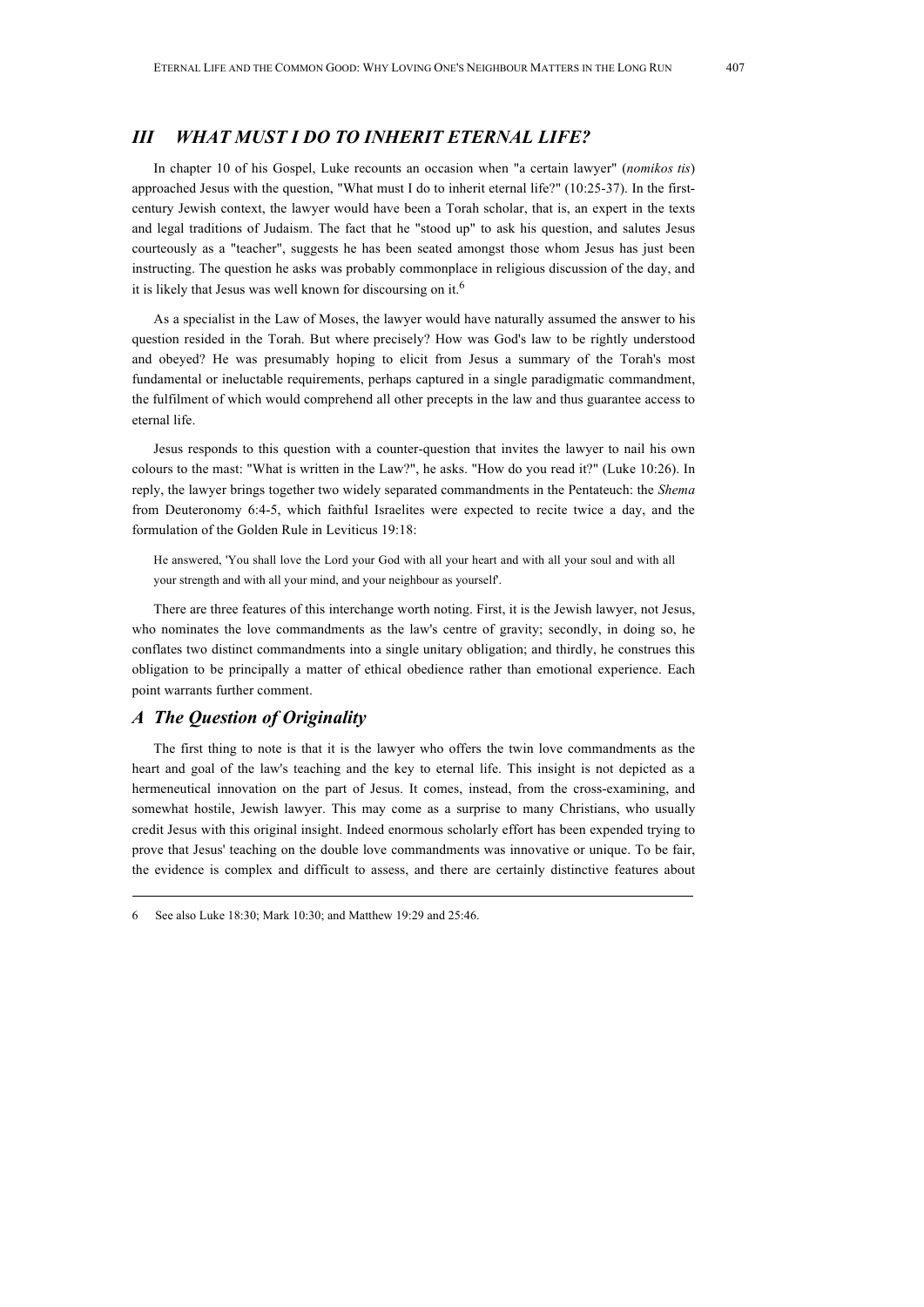Jesus' teaching on the subject. But none of the biblical accounts ever suggests that Jesus was alone in recognising the pre-eminence of the twin love commandments. Certainly, Luke has absolutely nothing invested in implying that Jesus' perspective was in any way novel or original. It was, he implies, a common understanding shared, not only by Jesus and his supporters, but also by his critics and opponents.

#### *B The Conflation of the Twin Commands*

This leads to the second observation on the episode. In answering Jesus' question, the lawyer conflates two distinct commandments into a single unit without differentiation, governed by a single verb: "You shall love the Lord your God with all your heart and soul and strength and mind… *and* your neighbour as yourself" (Luke 10:27).

In the other gospel tradition involving the love commandments – the dialogue between Jesus and a scribe in Jerusalem in Mark 12 – the situation is different. There, love for God is identified as the "first" and "greatest" commandment, and love of neighbour as "the second" commandment (Mark 12:28-31; Matthew 22:38-39). This hierarchical enumeration of "first" and "second" keeps the two commandments quite distinct. Love for God is given absolute primacy; love for neighbour comes second in importance, though it remains inseparably linked with the first.

But this hierarchical enumeration does not occur in Luke's episode. Here the lawyer blends the two commandments into a single obligation, controlled by a single imperative. Moreover, Jesus endorses this amalgamation: "You have given the right answer", he says. "Do this [not, do *these*], and you will live" (Luke 10:28). The two commandments are not simply juxtaposed; they are effectively combined, a combination Jesus would later exploit in a parable.

What are we to make of this? The inference seems to be that love for God includes and enables love of neighbour, while love of neighbour expresses and requires love for God. There can be no love for God without love for neighbour, and no love for neighbour that does not involve pleasing or obeying God. To love God with the totality of one's physical, moral, intellectual and emotional capacities requires loving one's neighbour as well, and loving one's neighbour is an integral part of one's wholehearted response to God. God cannot be loved in isolation, but only in and through loving other people.

#### *C Love as Ethical Obligation*

This brings us to the third observation. The "love" that Scripture speaks of in all this is primarily a volitional and moral commitment, not an emotional experience. After all, if God *commands* people to love, then love must be, first and foremost, a matter of formal obedience. It is not a case of having warm, fuzzy feelings towards others, which cannot be ordered into existence anyway, but rather a case of willing and doing what is necessary to secure the other's welfare.

Once more, this is something Jesus and the Jewish lawyer agree on. The lawyer asked: "What must I *do* to inherit eternal life?" Jesus responds by prompting him to recite the love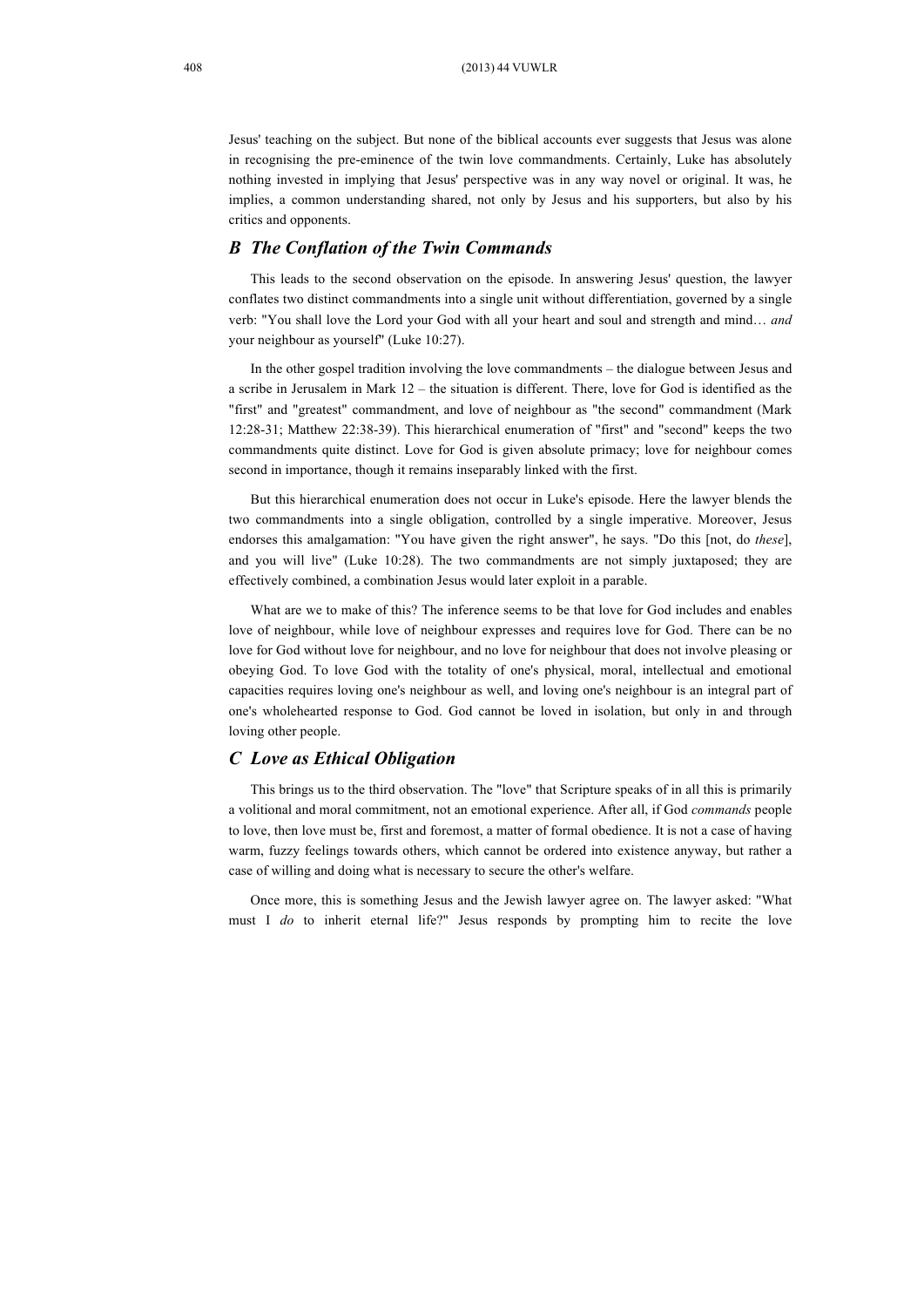commandments, then says: "*Do* this and you shall live". Love is something to be done, not something to be felt. Love for God is to be done by obeying God's will. Love for neighbour is to be done by acting in the neighbour's best interests. Both parties concur on this. But, for the first time in our story, a crack begins to open up between them on two other more consequential matters – namely, on the extent to which love should go on behalf of its object, and on how inclusive love's object should be. On these two matters, Jesus sets a new high watermark, one that, I suggest, radically redefines the meaning of neighbour love and duty to the common good.

Now, remember that Jesus' interrogator is a lawyer, and a very good lawyer at that. Like all lawyers, he wants to nail down his terms, and as a good lawyer he pays very careful attention to the actual wording and context of the relevant legislation. The law stipulates that he must love his neighbour as himself, and Jesus confirms that by doing so he will gain eternal life. "But", the lawyer inquires, "who precisely is my neighbour?" (Luke 10:29).

This seems to be a perfectly reasonable question – and one that close attention to the commandment's original setting in the Bible can easily answer. It is crystal clear in Leviticus 19 that the term "neighbour" refers to fellow members of the covenant community of Israel. It designates not just those who live in close physical proximity but those who share in full covenantal status. Accordingly, to "love one's neighbour", in Leviticus 19, does not mean to act benevolently towards all human beings in general. It means to uphold and protect the rights, dignity and status of all those within the covenant community of Israel. In short, the "neighbour" of the original commandment is a fellow Israelite, and the lawyer, as a Torah scholar, considers this definitional point to be critically important.

For Jesus, however, the key issue in Leviticus 19 is not the definition of the noun "neighbour", it is the meaning of the verb "love". Neighbours, according to Jesus, are not created by accident of birth, or nationality, or religion, or law; they are discovered through love. When love is present and active, identification of neighbours takes care of itself. According to the rule of love, we stand in neighbourly relationship to every person we encounter, irrespective of any secondary status that law or religion, culture or ethnicity, and nationality or creed might or might not confer upon them.

It is here then, that Jesus differs from the lawyer. Both accept that love of neighbour sums up God's law and is essential for eternal life. But whereas the lawyer thinks the critical issue in the commandment is the scope of the term "neighbour", Jesus considers it to be the scope of the term "love". The lawyer reduces love to its legal minimum by restricting the category of "neighbour" to fellow members of his own religious community. Jesus, however, maximizes the category of neighbour because he refuses to limit the demands of love. Neighbours are not chosen or created by religion or nationality; they are found through human encounter. And because love of neighbour is inseparable from love of God, there can be no exceptions to love's attentiveness and no limits to what love requires.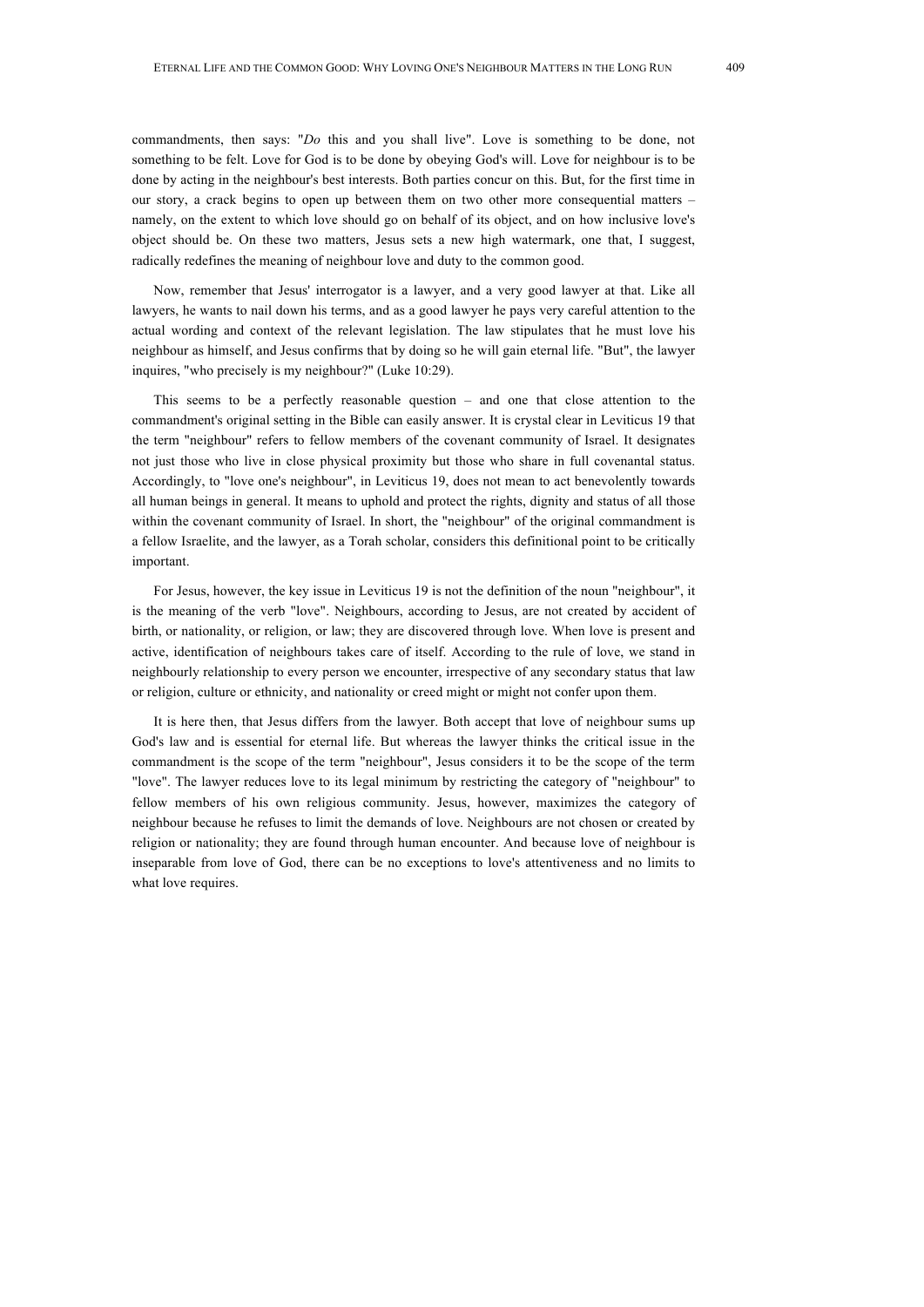How, then, does Jesus convey his new, radically extensive understanding of neighbour love? Not by means of abstract philosophical reflection, or by exegetical-linguistic debate, but by telling a story – the story of the Good Samaritan – an imaginary little tale that operates on multiple levels and that teaches many lessons (Luke 10:30-37).

## *IV A PARABLE OF NEIGHBOUR LOVE*

The parable is familiar to us all. It tells of a man who is brutally assaulted on a journey from Jerusalem to Jericho and left for dead on the side of the road. Two passing temple officials notice the unconscious man in the ditch. But instead of stopping to help him, they cross to the other side of the road and carry on their way. Next a travelling Samaritan chances upon the victim. He is "moved with compassion" at what he sees (Luke 10:33). He bandages the victim's wounds, lifts him on to his own donkey and transports him to a nearby inn, where he takes care of him overnight. The following day, the Samaritan must resume his journey, but not before paying the innkeeper in advance to continue nursing the injured man back to health, and promising to reimburse him for any other expenses he might incur.

The depth and richness of this story are virtually limitless (in *Compassionate Justice* I devote over 200 pages to its analysis).<sup>7</sup> But here I shall highlight two striking features of the narrative relevant to our theme – its role not only in extending the scope of the term "neighbour", but also in radicalising the quality of love owed to neighbours, and the critical role neighbour-love plays in securing eternal life. This projects the concept of the common good onto a very long-term timeframe.

## *V LOVE AS AN ALL-ENCOMPASSING RESPONSIBILITY*

I said a moment ago that the "love" the biblical commandments speak of is primarily a volitional and activist commitment, not an emotional experience. Commentators frequently belabour this point, with a palpable sense of relief. They note, for example, that it is only by understanding love in non-emotional terms is it possible to make sense of the injunction to "love one's enemies" (Matthew 5:43-48; Luke 6:27-28). Love of enemy cannot be a feeling because enemies, by definition, are those for whom you do not feel tenderness or affection or warmth. We love our enemies, not by caring deeply for them, but by refraining from harming them, or hurting them or killing them. We have also seen how a similarly restricted notion of love applies in the political tradition as well. Citizens love their neighbours, not by feeling love for them, but by not interfering with their rights, freedoms and security.

Now to posit with such a thin conception of love is, arguably, simply being realistic, and it is not inconsistent with the biblical understanding of love as an action more than a sentiment, something done more than something felt. But the parable of the Good Samaritan suggests that, for Jesus at

<sup>7</sup> Above n 5.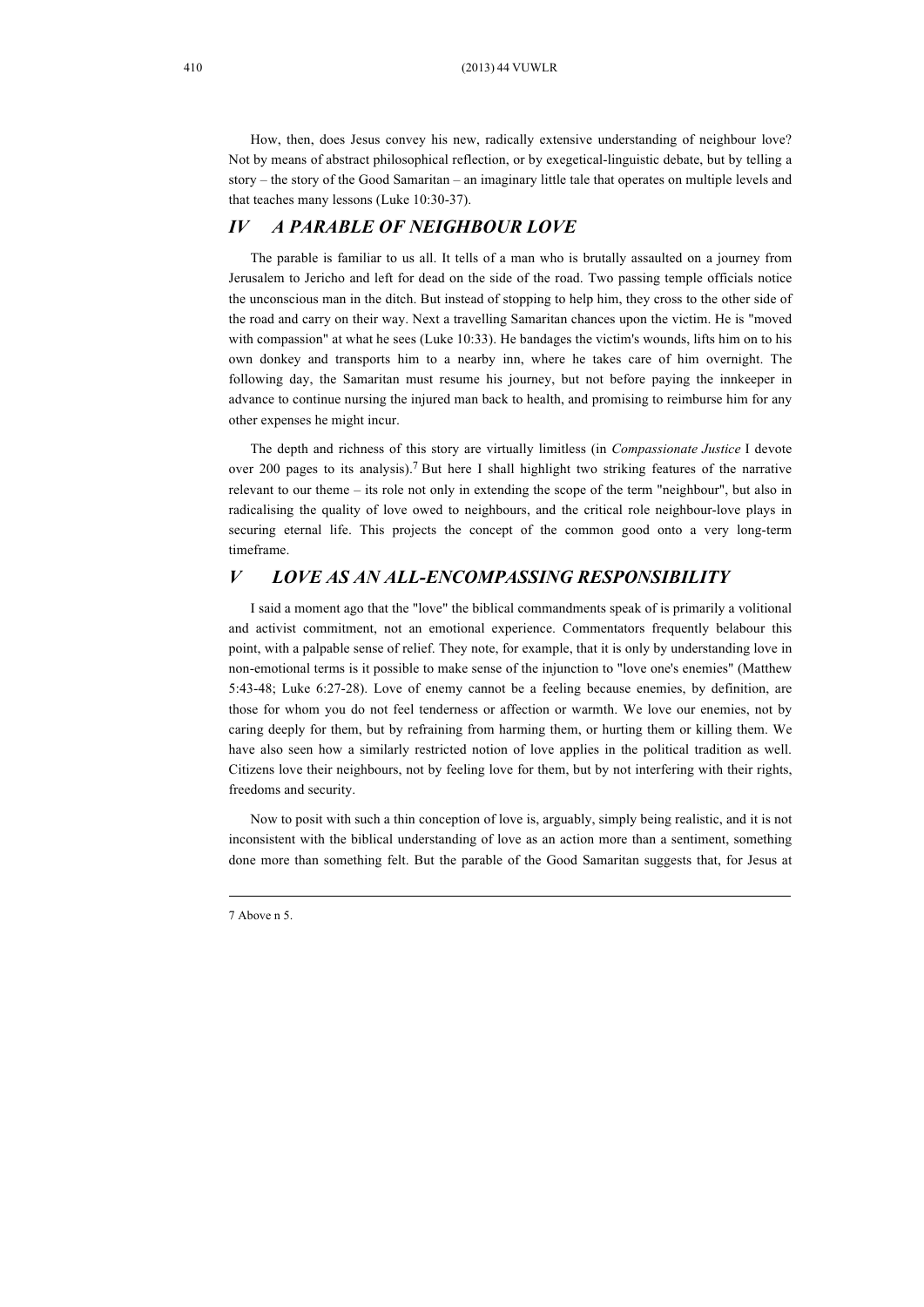least, there is more to love of neighbour than mere goodwill alone. The Samaritan's extraordinary actions in the parable – which are recounted in exquisite detail – are the direct result of him being emotionally "moved with compassion" at what he saw (Luke 10:33). This verb denotes a stirring in his innards, a gut-wrenching surge of emotion that propelled him into action. The love he displayed was more than a clinical, cold-hearted compliance to the dictates of moral law: it was a passionate, sympathetic sharing in the victim's personal suffering and isolation. The Samaritan did justice to his legal and moral obligation to love his neighbour as himself by *feeling* love and by acting in accordance.

For Jesus, then, neighbour-love is more than showing respect for the equal rights and freedoms of others. It is, instead, a love patterned after our love for God. Just as love for God cannot be reduced to right intention alone or the mere avoidance of wrongdoing, it is all-encompassing in its reach, engaging the entire heart, mind, soul and strength. So, love for neighbour cannot be limited to external posture alone, but involves feelings, thoughts and motivations as well. This is an important consequence of the amalgamation of the two love commandments into a single command, governed by a single verb. It implies that love for one's fellow human beings demands the same intensity and dedication of love that we have for God. The whole-heartedness of love for God enjoined in the Torah must also be extended to our neighbours as well. Both God and neighbour are to be loved with the entirety of one's heart, mind, soul and strength. In both cases, the love entailed is volitional, rational, practical and emotional in character.

The Samaritan exemplifies this truth. On being "moved with compassion" at what he encountered, he engaged all the powers of his personality – his sight, his heart, his hands, his strength, his time, his possessions and his intelligence – to meet the needs of his neighbour. His display of love exceeded mere charity; it was unreserved in its passion and commitment and costliness.

Of course, this immediately raises the question: whence comes such all-encompassing love for others? Whence comes such intensity and generosity of human love that universalises neighbours to include even enemies and displays wholehearted dedication to meeting their needs? Ultimately, it comes only from God, who is the source of all love. It can come only from knowing and understanding and experiencing the love of God in all its limitless depths and boundless grace, and being empowered by this experience to love our neighbours in similar measure.

This, then, is the main take home lesson of this parable for our conference theme. Recovering the common good requires a collective rediscovery of our fundamental social obligation to love our neighbours as ourselves. Additionally, it requires recognition that this love far exceeds some minimal respect for our neighbour's legal rights and liberties and instead requires us to seek their full flourishing and belonging with every fibre of our being. Modern law, of course, cannot demand such dedicated commitment from its citizenry. But biblical law does. Nor can public policy generate such love in the hearts of people. But the Spirit of Jesus can and always seeks to do so primarily amongst those who are consciously open to his presence and power.